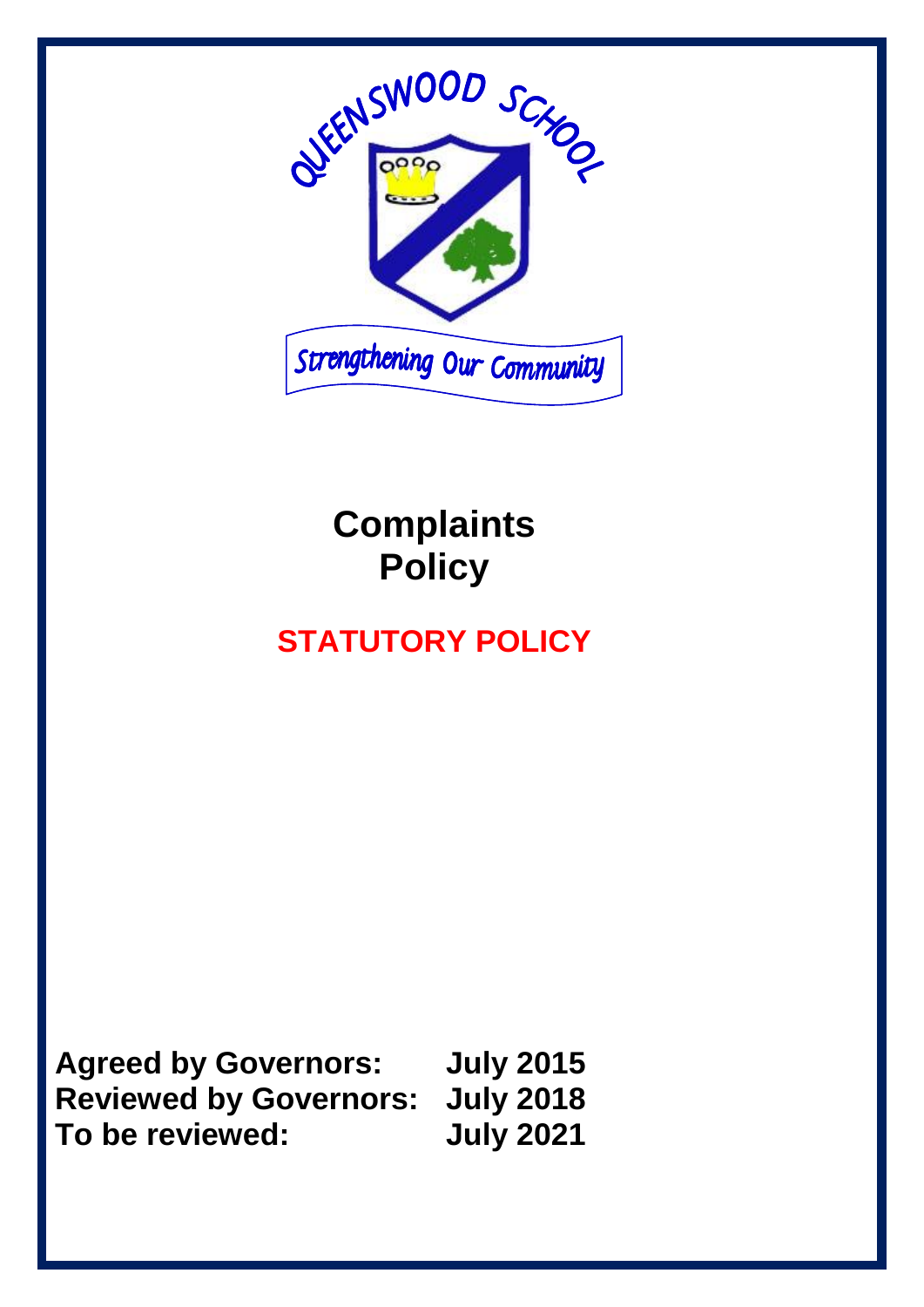# **1. AIMS**

Our school aims to meet its statutory obligations when responding to complaints from parents of pupils at the school, and others.

When responding to complaints, we aim to:

- Be impartial and non-adversarial
- Facilitate a full and fair investigation by an independent person or panel, where necessary
- Address all the points at issue and provide an effective and prompt response
- Respect complainants' desire for confidentiality
- Treat complainants with respect
- Keep complainants informed of the progress of the complaints process
- Consider how the complaint can feed into school improvement evaluation processes

We try to resolve concerns or complaints by informal means wherever possible. Where this is not possible, formal procedures will be followed.

The school will aim to give the complainant the opportunity to complete the complaints procedure in full.

To support this, we will ensure we publicise the existence of this policy and make it available on the school website.

# **2. LEGISLATION AND GUIDANCE**

This document meets the requirements of section 29 of the [Education Act 2002,](http://www.legislation.gov.uk/ukpga/2002/32/section/29) which states that schools must have and make available a procedure to deal with all complaints relating to their school and to any community facilities or services that the school provides.

It is also based on [guidance for schools on complaints procedures](https://www.gov.uk/government/publications/school-complaints-procedures) from the Department for Education (DfE).

This document meets the requirements set out in part 7 of the schedule to the Education [\(Independent School Standards\) Regulations 2014,](http://www.legislation.gov.uk/uksi/2014/3283/schedule/made) which states that we must have and make available a written procedure to deal with complaints from parents of pupils at the school.

It is also based on guidance published by the Education and Skills Funding Agency (ESFA) on [creating a complaints procedure that complies with the](https://www.gov.uk/government/publications/setting-up-an-academies-complaints-procedure) above regulations, and refers to [good](https://www.gov.uk/government/publications/school-complaints-procedures)  [practice guidance on setting up complaints procedures](https://www.gov.uk/government/publications/school-complaints-procedures) from the Department for Education (DfE).

In addition, it addresses duties set out in the [Early Years Foundation Stage statutory framework](https://www.gov.uk/government/uploads/system/uploads/attachment_data/file/596629/EYFS_STATUTORY_FRAMEWORK_2017.pdf) with regards to dealing with complaints about the school's fulfilment of Early Years Foundation Stage requirements.

# **3. DEFINITIONS AND SCOPE**

The DfE guidance explains the difference between a concern and a complaint.

A concern is defined as "an expression of worry or doubt over an issue considered to be important for which reassurances are sought". The school will resolve concerns through day-to-day communication as far as possible.

A complaint is defined as "an expression of dissatisfaction however made, about actions taken or a lack of action".

The school intends to resolve complaints informally where possible, at the earliest possible stage.

**Complaints Policy** 2 There may be occasions when complainants would like to raise their concerns formally. This policy outlines the procedure relating to handling such complaints.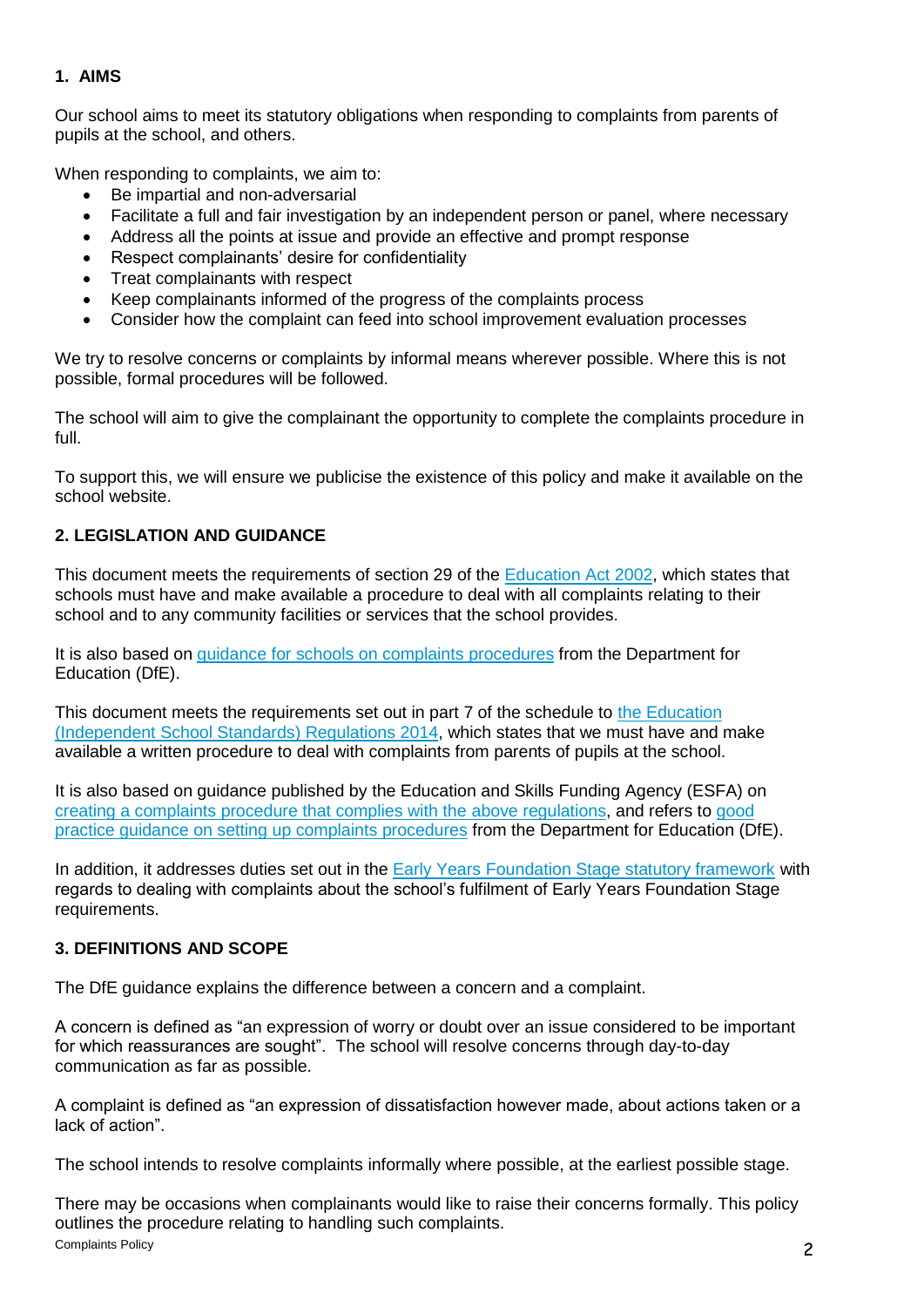This policy does not cover complaints procedures relating to:

- Admissions
- Statutory assessments of special educational needs (SEN)
- Safeguarding matters
- **Exclusion**
- Whistle-blowing
- Staff grievances
- **Staff discipline**

Please see our separate policies for procedures relating to these types of complaint.

Arrangements for handling complaints from parents of children with SEN about the school's support are within the scope of this policy. Such complaints should first be made to the school's SENCO; they will then be referred to this complaints policy.

Complaints about services provided by other providers who use school premises or facilities should be directed to the provider concerned.

#### **4. HOW TO MAKE A COMPLAINT**

A parent or member of the public can make their complaint in the first instance either verbally or in writing to the head teacher. The school expects that complaints will be made as soon as possible after an incident arises and no later than 3 months afterwards. We will consider exceptions to this time frame in circumstances where there were valid reasons for not making a complaint at that time and the complaint can still be investigated in a fair manner for all involved.

The school, if asked, may help anyone who would like assistance to set out their complaint including access to translation services where necessary.

#### **5. HOW ARE COMPLAINTS DEALT WITH?**

When investigating a complaint, we will try to clarify:

- What has happened
- Who was involved
- What the complainant feels would put things right

We also intend to address complaints as quickly as possible. To achieve this, realistic and reasonable time limits will be set for each action within each stage.

Complaints that cannot be resolved informally should be dealt in accordance with the following promises:

- an acknowledgement (or final response where possible) should be sent to the complainant within five working days (i.e. school term days).
- the complainant should be told the name and telephone number of the person dealing with the complaint.
- a full response should be sent within twenty working days (i.e. school term days) or if a complete answer still cannot be given the complainant should be told what is being done to investigate the complaint and how long this should take.
- the complainant should be told if their complaint has to be dealt with under a special procedure.

# **6. WHERE TO GO IF NOT SATISFIED WITH THE OUTCOME**

(i) Complainants not satisfied with the outcome of their complaint dealt with by the head teacher should write to: -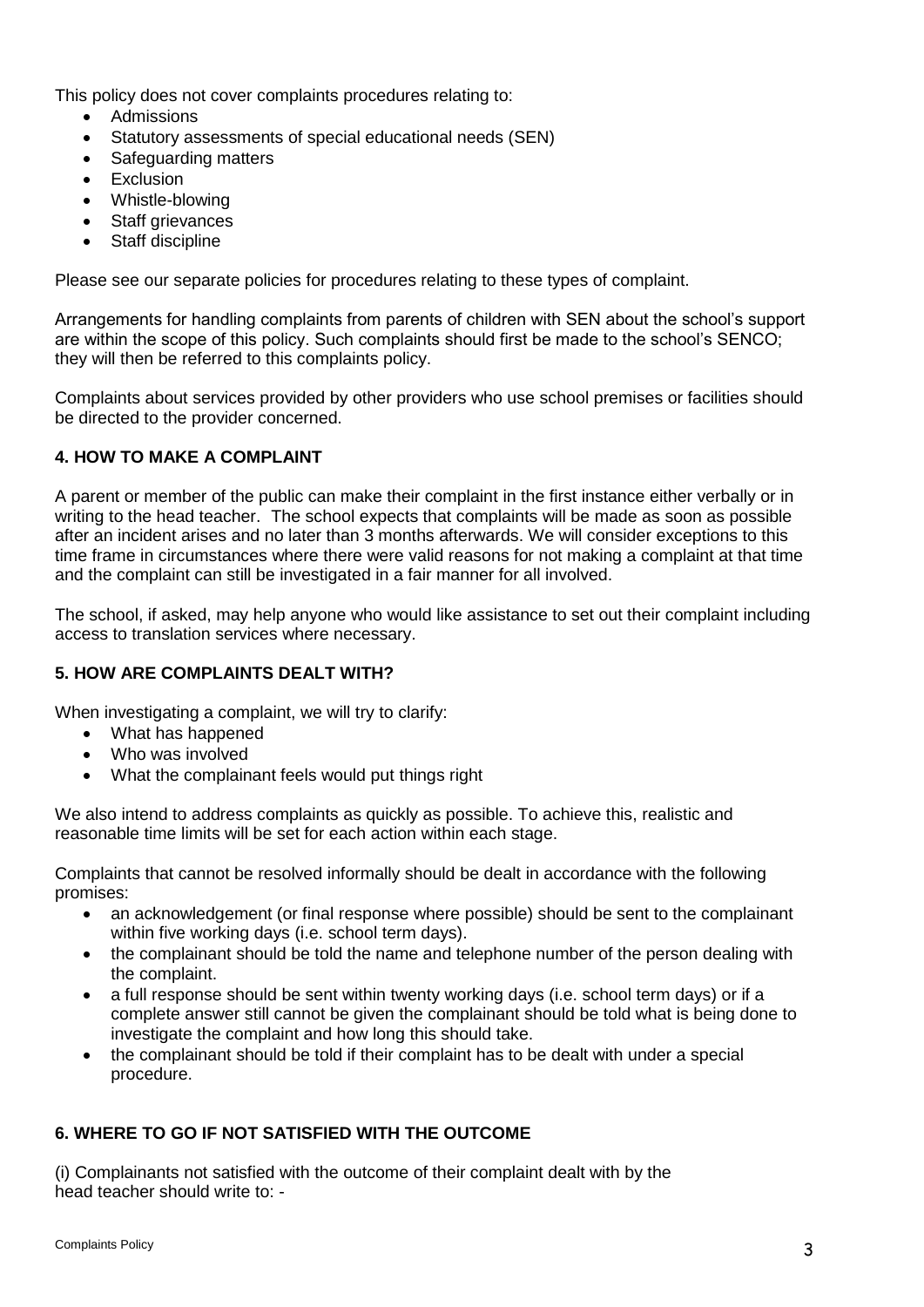#### The Chair of Governors c/o Queenswood Primary School Yates Way Ketley Bank Telford TF2 0AZ

The Chair of Governors will arrange for the complaint to be looked into by the governing body's complaints committee. Even at this stage there is provision within the policy for the complaint to be tried to be resolved informally and the chair of governors may choose to try to do so in the first instance before formal referral to the complaints committee itself.

(ii) Thereafter, complainants still not satisfied with the outcome and who want to take the matter further, beyond the school, can write to either: -

> Director of Children's Services Telford and Wrekin Council Addenbrooke House Ironmasters Way **Telford** TF3 4NT

> > or,

The Secretary of State for Education Ministerial and Public Communications Division Department for Education Piccadilly Gate Store Street Manchester M1 2WD

However, the LA's policy is that unless allegations relate to very serious incidents of staff conduct, child protection issues or potential criminal activity it is not prepared to be involved in looking into complaints about matters in schools raised by parents and other complainants until after the school's own complaints procedures have been fully exhausted and concerns still remain at that time.

The LA consider it important that schools have every opportunity to resolve complaints about matters in school at local level in the first instance. The LA also consider that the majority of issues raised can only be effectively resolved at local level where, in most cases the power (s) to take appropriate action is vested in the school rather than the LA.

# **7. WHAT TO DO IF THE COMPLAINT IS ABOUT THE HEADTEACHER OR A GOVERNOR?**

Complaints about the head teacher that the complainant cannot or does not wish to raise directly with the head teacher should in the first instance be sent to the chair of governors who will arrange for the matter to be dealt with as set out in 4(i) above.

Complaints about a governor should in the first instance be sent to the clerk to the governing body at: -

> The Clerk to the Governing Body c/o Queenswood Primary School Yates Way Ketley Bank Telford TF2 0AZ